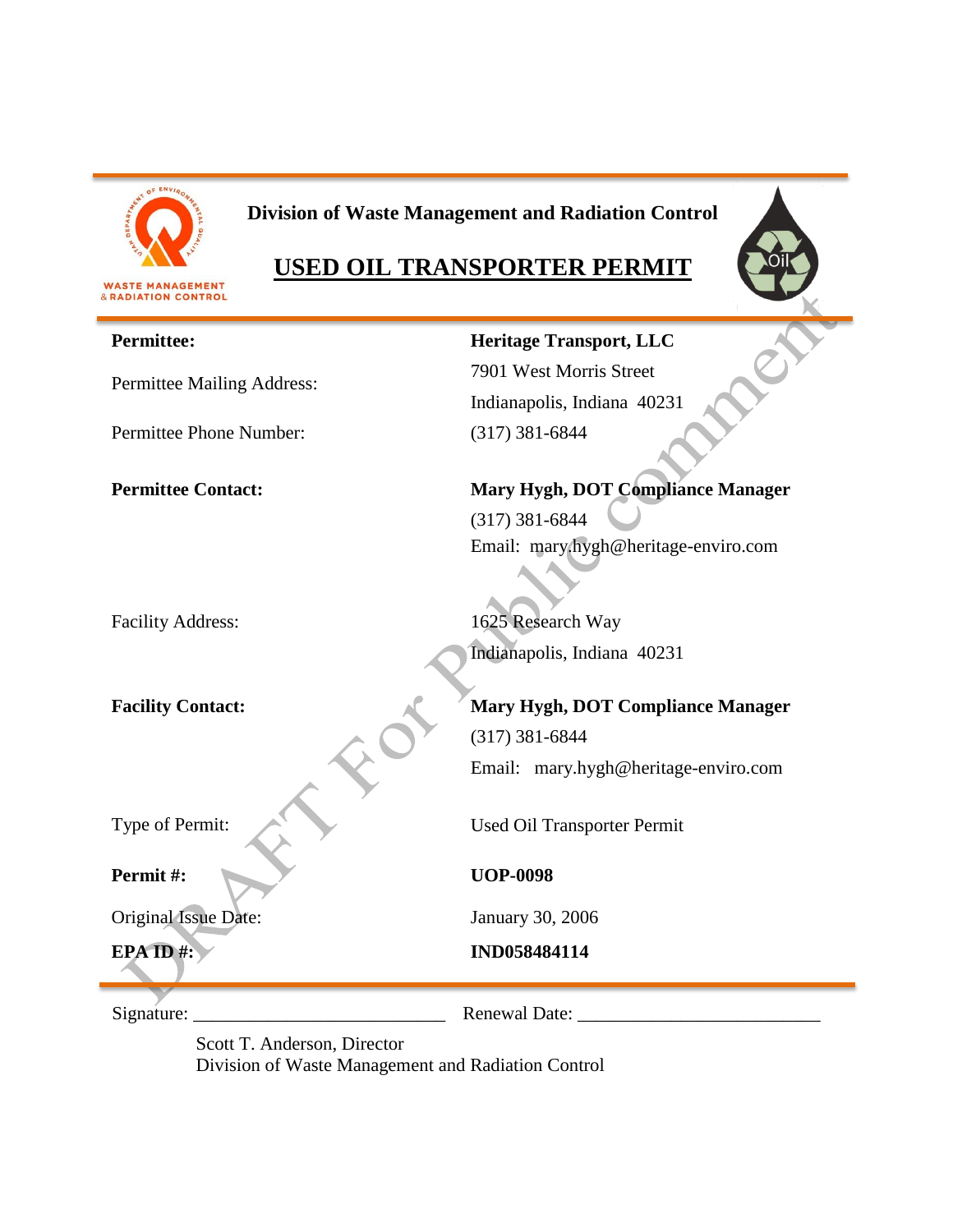#### **I.A. Effect of Permit**

- I.A.1. Heritage Transport, LLC (hereafter referred to as "Permittee") is hereby authorized to operate as a used oil transporter in accordance with all applicable requirements of R315- 15 of the Utah Administrative Code and of the Used Oil Management Act (the Act) 19- 6-701 et. seq., Utah Code Annotated and this Permit.
- I.A.2. This Permit shall be effective for a term not to exceed ten years in accordance with the requirements of R315-15-15 of the Utah Administrative Code. This Permit shall be reviewed by the Director five years after the date of issuance or when the Director determines that the Permit requires review.
- I.A.3. Attachments incorporated by reference are enforceable conditions of this Permit, as are documents incorporated by reference into the attachments. Language in Conditions I and II supersedes any conflicting language in the attachments or documents incorporated into the attachments.

#### **I.B. Permit Revocation**

I.B.1. Violation of any permit condition or failure to comply with any provision of the applicable statutes and rules may be grounds for enforcement actions, including revocation of this Permit. The Director shall notify the Permittee in writing of his intent to revoke this Permit.

#### **I.C. Permit Modification**

- I.C.1. The Permittee may request modifications to any item or activity covered by this Permit by submitting a written permit modification request to the Director. If the Director determines the modification request is substantive, a public hearing, a 15-day public comment period or both may be required before the modification request may be determined. Implementing a substantive modification prior to the Director's written approval constitutes a violation of the Permit and may be grounds for enforcement action or permit revocation.
- I.C.2. The Permittee shall notify the Director in writing of any non-substantive changes, such as changes to the contact person, within 20 days of the change.
- I.C.3. The Director may modify this Permit as necessary to protect human health and the environment, because of statutory or regulatory changes or because of operational changes affecting this Permit.

# **I.D. Spill Prevention**

I.D.1. The Permittee shall maintain and operate all used oil transportation vehicles and associated equipment to minimize the possibility of fire, explosion or sudden or nonsudden release of used oil to the air, ground, soil, surface and groundwater and sewer systems.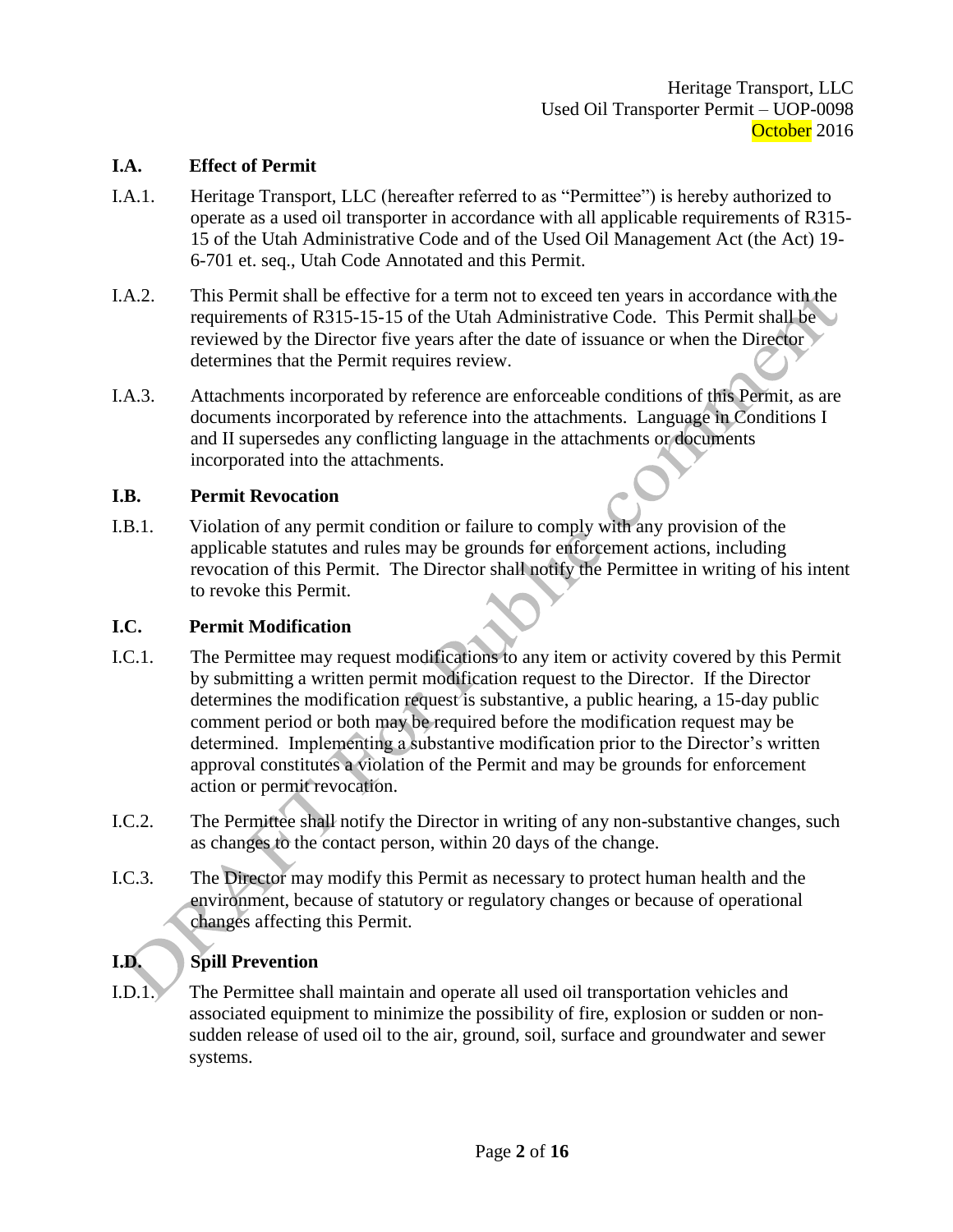#### **I.E. Record Retention**

- I.E.1. The Permittee shall maintain all applicable used oil records required by R315-15 of the Utah Administrative Code and this Permit at the Permittee's facility located at 1626 Research Way, Indianapolis, Indiana.
- I.E.2. All records shall be readily accessible for review by representatives of the Director. Records may be in a hard copy or electronic format. Records shall be maintained for a minimum of three years.

#### **I.F. Tracking**

- I.F.1. The Permittee shall keep written transportation records for both the collection and delivery of used oil. Collection and delivery records may be a log, invoice, manifest, bill of lading or other shipping document.
- I.F.2. For collections, the records shall include the Permittee's name, address, EPA identification number, the facility's vehicle identification number, driver name, date of collection, the volume of used oil collected and the type of collection (i.e., bulk oil in tankers or containerized, specifying container types and numbers). Additionally, the used oil records shall include the generator's, transporter's, transfer facility's, off specification burner's or processor's name and signature (dated upon receipt), address and EPA identification number.
- I.F.3. The halogen content from screening tests or analytical laboratory testing shall be documented on the used oil record/bill of lading at each used oil collection location prior to loading for transportation.
- I.F.4. The Permittee shall record the PCB concentration based on analytical results of used transformer oil prior to collection/transport in accordance with Condition II.F.
- I.F.5. The delivery records shall include the Permittee's name, address, EPA identification number, vehicle identification number, driver name, date of delivery, the volume of used oil delivered and the type of delivery (i.e., bulk oil in tankers or containerized, specifying container types and numbers). Additionally, the used oil records shall include the receiving transfer facility's, off-specification burner's, processor's or other transporter's name and signature (dated upon receipt), address and EPA identification number.
- I.F.6. The Permittee shall create a new delivery record for internal transfers between the Permittee's transportation vehicles.

### **I.G. Sampling and Analyses**

I.G.1. The Permittee shall follow all sampling and analytical procedures in Conditions II.D. through II.F, when conducting used oil sampling and analytical testing to meet the requirements of R315-15 of the Utah Administrative Code and this Permit.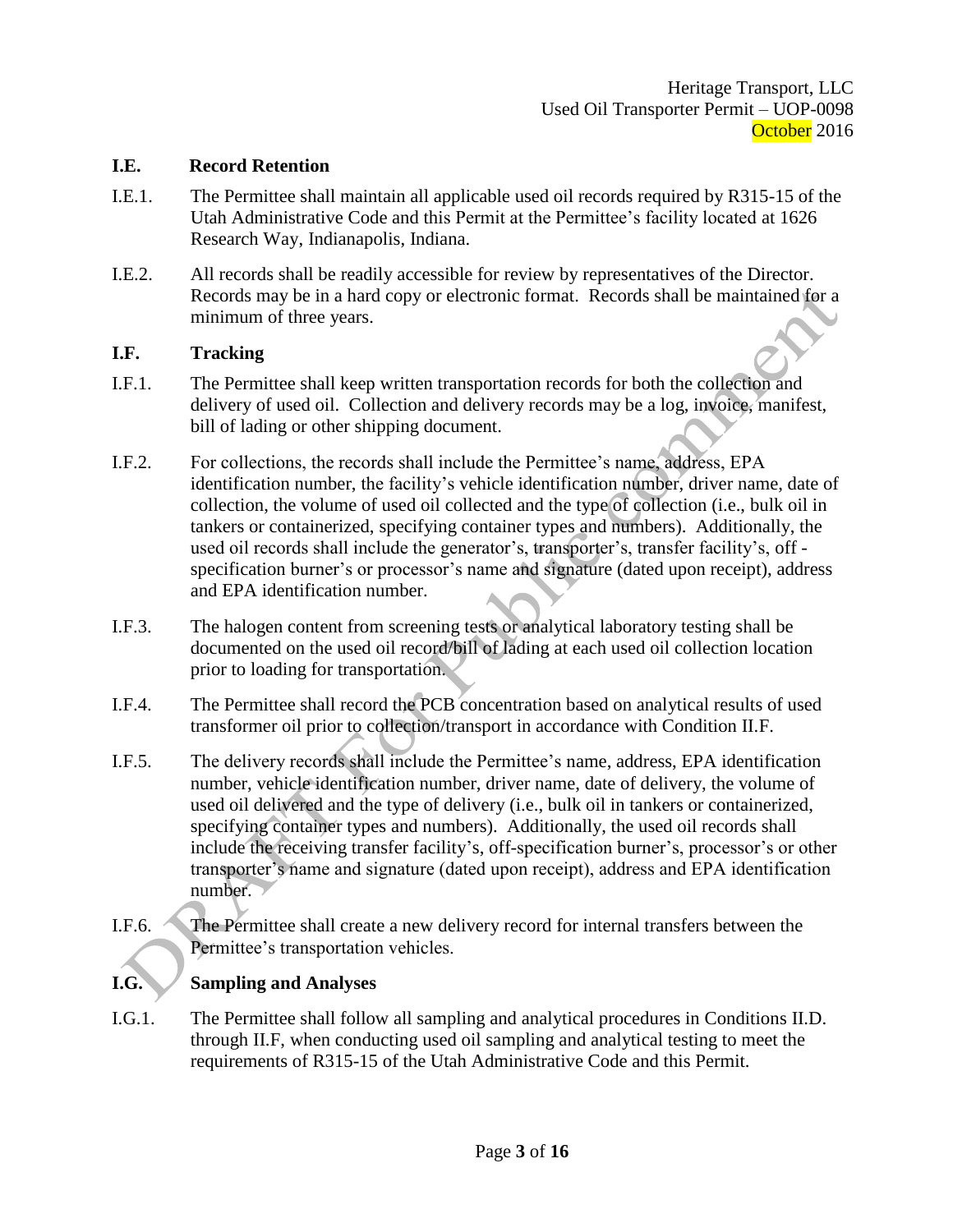#### **I.H. Waste Management**

- I.H.1. Used oil that has been mixed with hazardous waste as defined by R315-261 of the Utah Administrative Code or PCBs as defined by R315-301-2(53) of the Utah Administrative Code shall no longer be managed as used oil and shall be subject to applicable hazardous waste and PCB-contaminated waste rules.
- I.H.2. Used oil shall not be stored in tanks, containers or storage units that previously stored hazardous waste unless these tanks, containers and storage units have been cleaned in accordance with R315-261-7 of the Utah Administrative Code.
- I.H.3. The Permittee shall not place, manage, discard or otherwise dispose of used oil in any manner other than specified in R315-15-1.3 of the Utah Administrative Code.

#### **I.I. Waste Disposal**

- I.I.1. The Permittee shall document and maintain records showing proper characterization, handling and disposal for used oil related wastes, including oily wastewater.
- I.I.2. The Permittee shall properly characterize used oil related wastes to determine if the wastes are hazardous or non-hazardous in accordance with R315-15-8 of the Utah Administrative Code. All wastes generated during used oil operations shall be handled in accordance with this Permit and R315-15 of the Utah Administrative Code. The wastes shall be taken to an appropriate facility permitted to handle the type of waste generated.

#### **I.J**. **Used Oil Storage**

- I.J.1. The Permittee shall not store used oil longer than 24 hours without first obtaining a transfer facility or processor permit for that storage location. This includes storing used oil in vehicles at loading and unloading docks and parking areas.
- I.J.2. The Permittee shall notify the Director if the 24-hour storage is exceeded due to mechanical failure of the Permittee's transportation vehicle prior to exceeding the 24 hour storage requirement.

### **I.K. Liability and Financial Requirements**

- I.K.1. The Permittee shall procure and maintain general liability and sudden used oil thirdparty environmental pollution liability coverage for the Permittee's operations as required by R315-15-10 of the Utah Administrative Code.
- I.K.2. The Permittee shall provide documentation of financial responsibility, environmental pollution legal liability and general liability coverage annually to the Director for review and approval by March 1 of each reporting year or upon request by the Director.
- I.K.3. The Permittee shall notify the Director immediately of any changes to the extent and type of liability coverage in accordance with R315-15-10 of the Utah Administrative Code.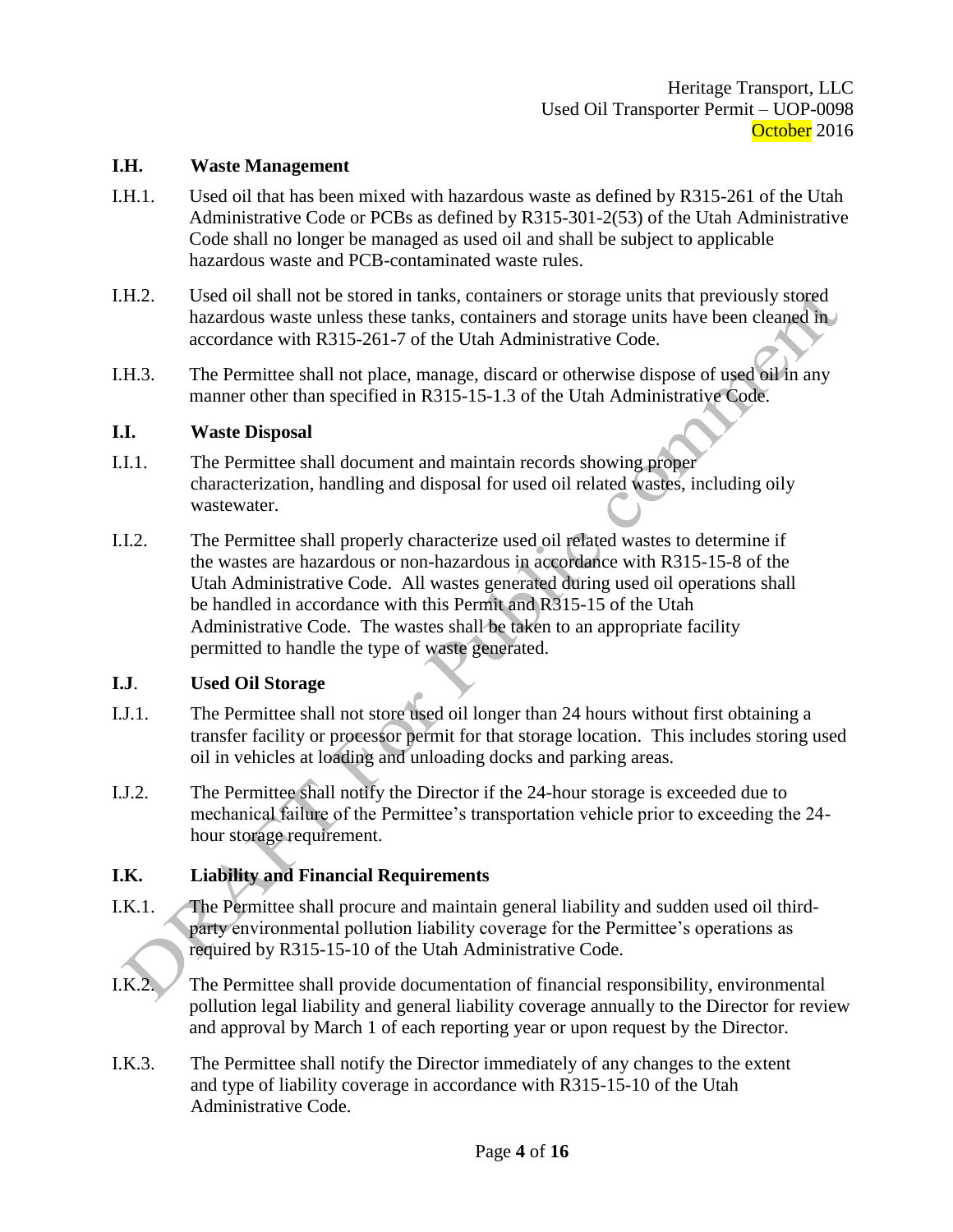### **I.L. Used Oil Handler Certificate**

I.L.1. In accordance with R315-15-4.1 of the Utah Administrative Code, the Permittee shall not operate as a used oil transporter without obtaining annually a Used Oil Handler Certificate from the Director. The Permittee shall pay a used oil handler fee, pursuant to Utah Code 63J-1-504, by December 31 of each calendar year to receive certification for the upcoming calendar year.

#### **I.M. Inspection and Inspection Access**

- I.M.1. Any duly authorized employee of the Director may, at any reasonable time and upon presentation of credentials, have access to and the right to copy any records relating to used oil and to inspect, audit or sample. The employee may also make record of the inspection by photographic, electronic, audio, video or any other reasonable means to determine compliance.
- I.M.2. In addition, the authorized employees may collect soil, groundwater or surface water samples to evaluate the facility's compliance.
- I.M.3. Failure to allow reasonable access to the property by an authorized employee may constitute "denial of access" and may be grounds for enforcement action or permit revocation.

#### **I.N. Annual Report**

I.N.1. As required by R315-15-13.4 of the Utah Administrative Code, the Permittee shall prepare and submit an Annual Report of its used oil activities for the calendar year to the Director by March 1 of the year following the reported activity (Form UO 004 (Annual Report for Used Oil Transporter Facility). The Annual Report shall also include all financial assurance documentation required by Form UO 004.

#### **I.O. Other Laws**

I.O.1. Nothing in this Permit shall be construed to relieve the Permittee of his obligation to comply with any Federal, State or local law.

### **I.P. Enforceability**

I.P.1. Violations documented through the enforcement process pursuant to Utah Code Annotated 19-6-112 may result in penalties in accordance with R315-102 of the Utah Administrative Code.

### **I.Q**. **Effective Date**

I.Q.1. The permit is effective on the date of signature by the Director.

### **II.A. Transportation Operations**

II.A.1. The Permittee is authorized to transport used oil and deliver the used oil to another permitted transporter, transfer facility, processor and re-refiners or used oil burners in accordance with R315-15-4.4 of the Utah Administrative Code.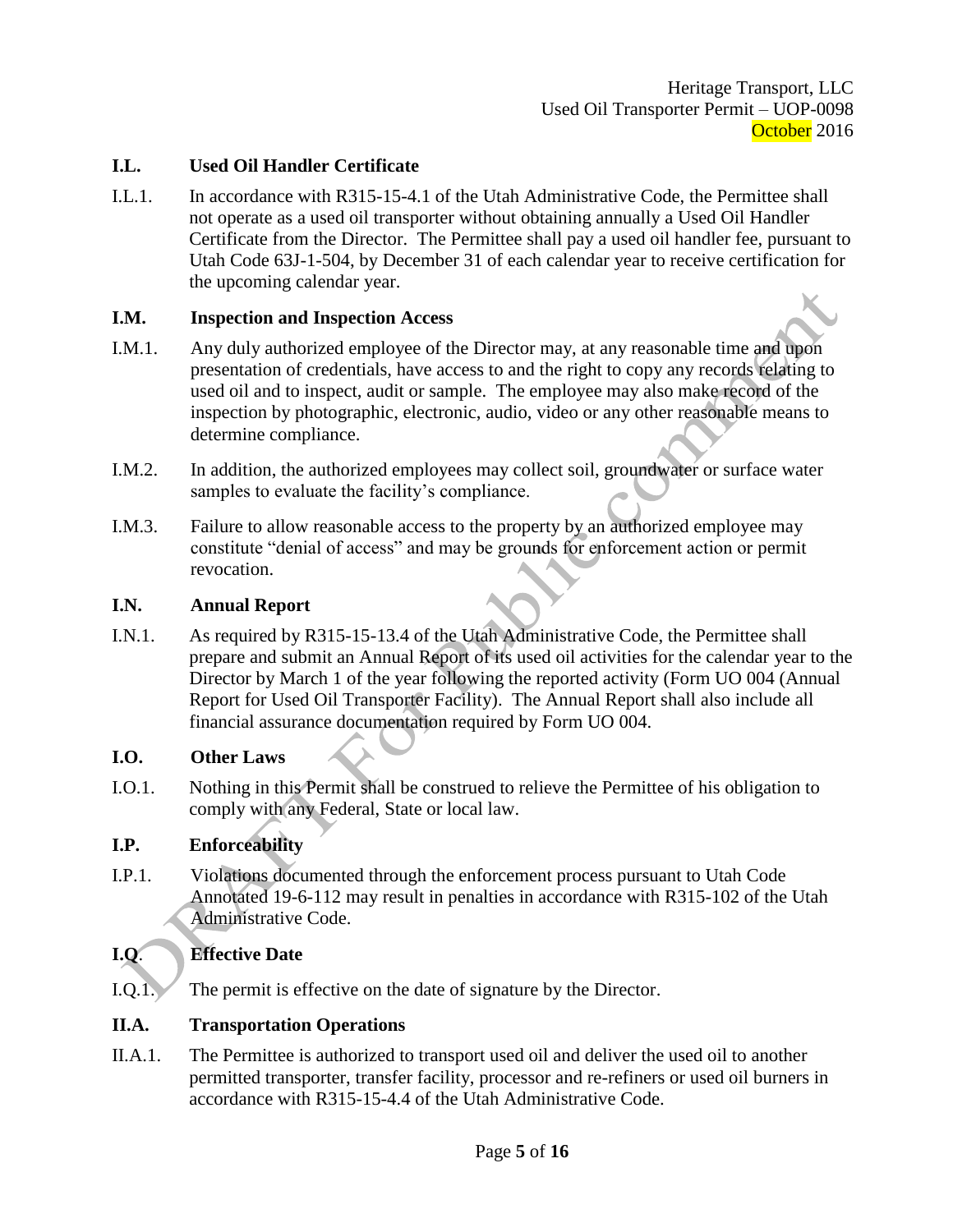- II.A.2. Used oil recovered from oily water shall be managed as used oil in accordance with R315-15 of the Utah Administrative Code and this Permit.
- II.A.3. The Permittee shall only accept used oil or oily water, subject to R315-15 of the Utah Administrative Code that has halogen concentrations less than 1,000 ppm unless rebutted in accordance with Condition II.G.
- II.A.4. The Permittee shall comply with TSCA regulations when transporting used oil with PCB concentrations greater than or equal to 50 mg/kg.

### **II.B. Transport Vehicle Requirements**

II.B.1. The Permittee shall only transport used oil in the types of vehicles listed in Table II.B.

| <b>Type of Vehicle</b> | <b>Used Oil Capacity (gallons)</b>                  |
|------------------------|-----------------------------------------------------|
| 53' Dry Van            | Eighty 55 Gallon Drums<br>$(4,400 \text{ gallons})$ |
|                        |                                                     |

- **Table II.B: Vehicle Description**
- II.B.2. All used oil transport vehicles operated by the Permittee shall have the words "USED OIL" on both sides of the transport vehicle in a contrasting color that is distinguishable from the background color and at least three inches tall. These designations shall be in place at all times the transport vehicle is transporting or storing used oil.
- II.B.3. All Permittee's vehicles which transport used oil shall have a copy of the Permittee's Used Oil Emergency Spill Plan (Attachment 3) maintained in the vehicle at all times.
- II.B.4. The Permittee shall maintain Emergency Spill Cleanup materials in all vehicles used to transport used oil as specified in Condition II.I of this Permit.

### **II.C. Used Oil Loading and Unloading Requirements**

- II.C.1. The Permittee shall secure the vehicle by positioning wheel chocks and applying the emergency brakes before loading or unloading used oil.
- II.C.2. The Permittee shall inspect all used oil collection equipment, if applicable (e.g., vehicles and associated pumping equipment) for any damage prior to use.
- II.C.3. The Permittee shall place buckets or other containers under piping connections to collect drips of used oil during loading and unloading operations.
- II.C.4. The Permittee shall ensure the amount of used oil to be loaded into the transport vehicle will not exceed the carrying capacity. The Permittee shall utilize a calibrated gauging instrument to measure used oil volume in each collection vehicle/tanker.
- II.C.5. The Permittee is not authorized to perform used oil rail car transfers.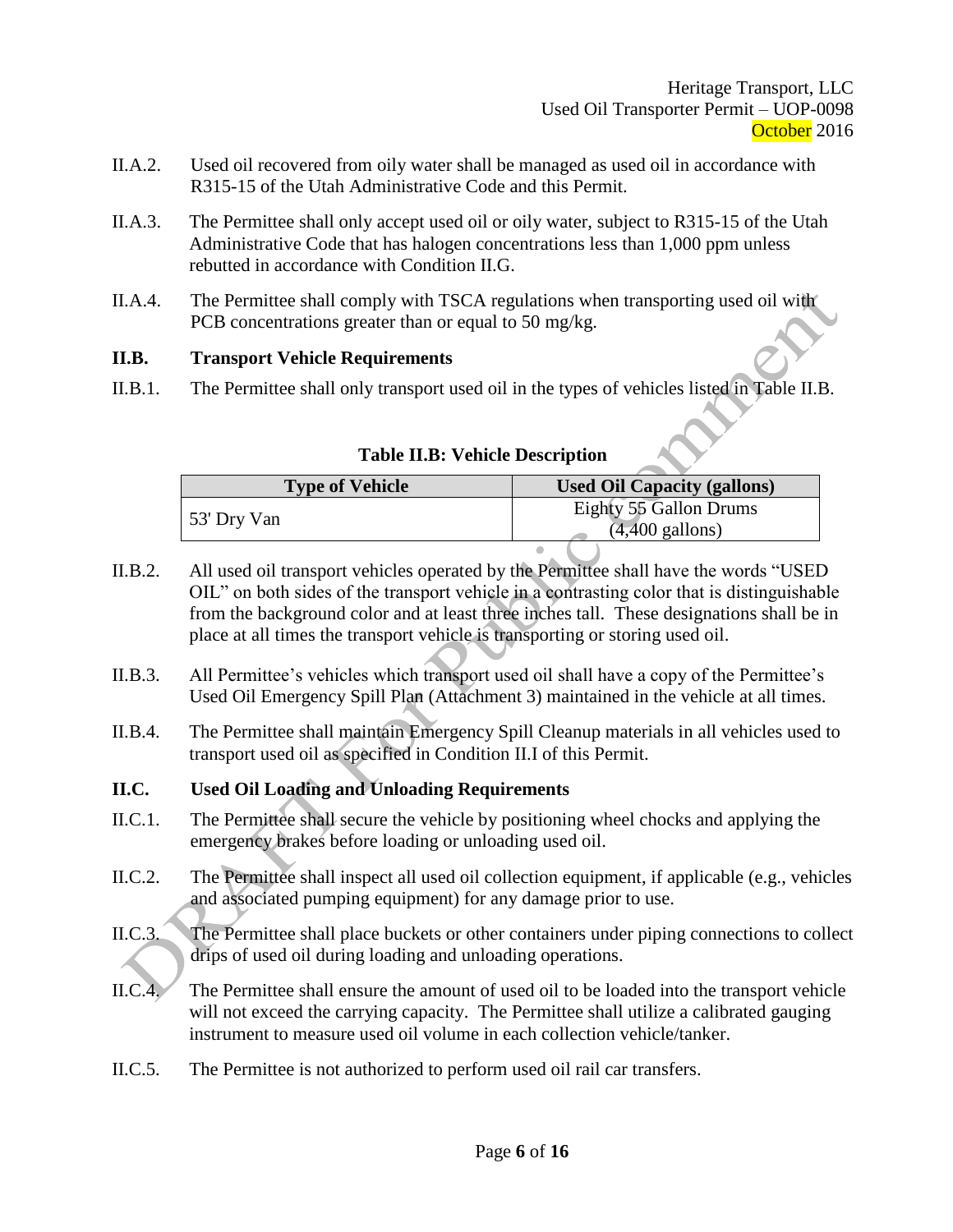#### **II.D. Used Oil Sample Collection**

- II.D.1. The Permittee shall ensure a representative sample is collected from tanks, totes, drums or other containers, if required, using sampling method in accordance with the procedures in Attachment 1. Sampling personnel shall be trained on appropriate sampling methods for each type of container and matrix.
- II.D.2. Drums or containers of used oil from different sources or processes shall be sampled individually at each generator's facility.
- II.D.3. Composite sampling is only allowed for a maximum of 500 gallons from containers of used oil that are generated from the same source or process at each generator's facility.

#### **II.E. Halogen Verification Methods**

- II.E.1. Halogen Field Screening Methods
- II.E.1.a. The Permittee shall screen for halogens in the field, prior to acceptance or delivery of used oil or oily waste water subject to R315-15 of the Utah Administrative Codes as specified in Condition II.E.
- II.E.1.b. The Permittee shall screen the generator's used oil to verify halogen concentration, when applicable, using a halogen field screening method in accordance with the following requirements:
- II.E.1.b.i. Used oil that contains less than 20% water shall be screened for halogens with a CLOR-D-TECT® halogen test kit (EPA Method 9077).
- II.E.1.b.ii. Used oil that contains between 20% and 70% water shall be screened for halogens with a HYDROCLOR- $Q^{\circledast}$  test kit. The resulting halogen concentration must be corrected using the following conversion formula to calculate true halogen concentration.

*True Halogen Concentration = Reading Syringe + [(10 + ml oil in sample)/10]*

**Example**: sample contains 6 ml water and 4 ml oil (60% water) and the syringe reading is 2,000 ppm, then the true concentration is:

*2,000 ppm [(10 + 4)/10] = 2,800 ppm*

- II.E.1.b.iii. Used oil that contains greater than 70% water shall be screened for halogens with a HYDROCLOR-Q<sup>®</sup> test kit. Correction of the halogen screening results is not required.
- II.E.1.c. The requirement for a quality control sample (duplicate) may be satisfied by testing prior to off-loading from permitted vehicles in accordance with the CLOR-D-TECT<sup>®</sup> kits (EPA Method 9077) and is not required for each load collected at individual generators.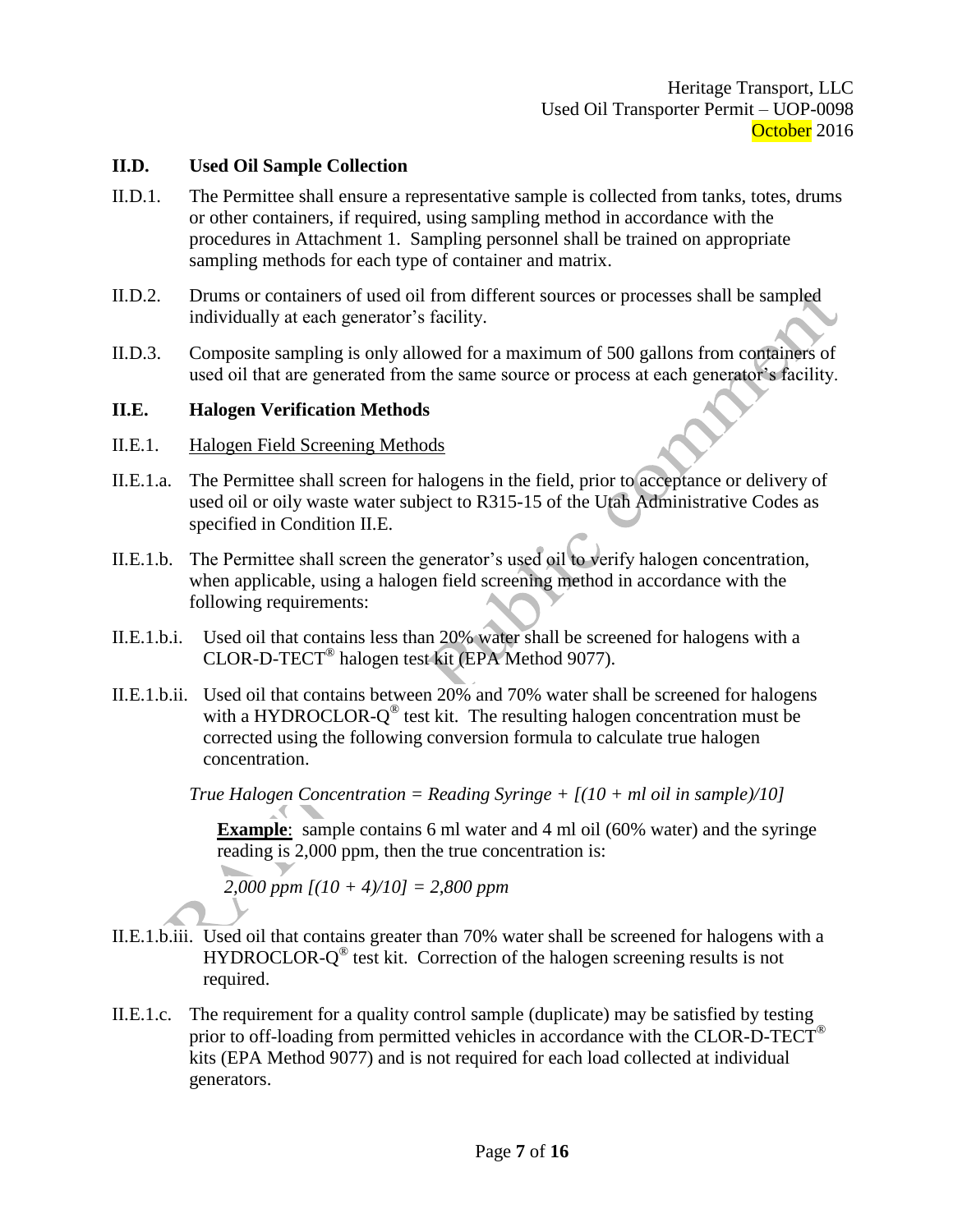- II.E.1.d. The Permittee shall document on acceptance records or bill of lading the screening results.
- II.E.2. Halogen Laboratory Analytical Methods
- II.E.2.a. The Permittee shall submit a representative used oil sample to a Utah-certified laboratory to analyze for total halogen concentrations using Method 9076 or other equivalent method approved by the Director.
- II.E.2.b. The Permittee shall attach a copy of the analytical results to the transportation document such as a bill of lading or manifest.
- II.E.3. Halogen Generator Knowledge Method
- II.E.3.a. The Permittee shall have information on file, (e.g., analytical testing, industry process knowledge) which is sufficient, as determined by the Director, to support the use of generator knowledge.
- II.E.3.b. The Permittee may not use a material safety data sheet (MSDS) or safety data sheets (SDS) as the sole source in making a halogen concentration determination.
- II.E.3.c. The Permittee shall document on the acceptance record "Generator Knowledge" with an appropriate identifier, e.g., profile ID for used oil collected.
- II.E.3.d. Used oil with halogen concentrations between 1,000 ppm and 4,000 ppm may be accepted for transport, if the Permittee rebuts the hazardous waste presumption (II.G.) or has documentation (analytical data) from a prior used oil handler that the used oil is not a hazardous waste. The Permittee shall attach any analytical results used to rebut the hazardous waste presumption to the shipping documents.
- II.E.3.e. Used oil determined to be on-specification by a Utah-registered marketer can be collected and transported without further testing. Bills of lading, manifests or other used oil transportation records shall include copies of the analytical results for reference.

### **II.F. PCB Contaminated Used Oil**

- II.F.1. The Permittee shall not accept for transport used oil with PCB concentrations greater than or equal to 50 mg/kg. Used oils containing PCB concentrations greater than or equal to 50 mg/kg are subject to TSCA regulations 40 CFR 761. Used oils containing PCB concentrations greater than or equal to 2 mg/kg but less than 50 mg/kg are subject to both R315-15 of the Utah Administrative Code and 40 CFR 761.
- II.F.2. The Permittee shall obtain analytical results of dielectric oil used in transformers and other high voltage devices, verifying the PCB concentrations are less than 50 mg/kg prior to loading the used oil into the transportation vehicle.
- II.F.3. The Permittee shall determine the PCB concentration of other used oils not specified in Condition II.F.2 through written certification from the generator or laboratory testing.
- II.F.4. Used oil may not be diluted to avoid any provision of any federal or state environmental rules.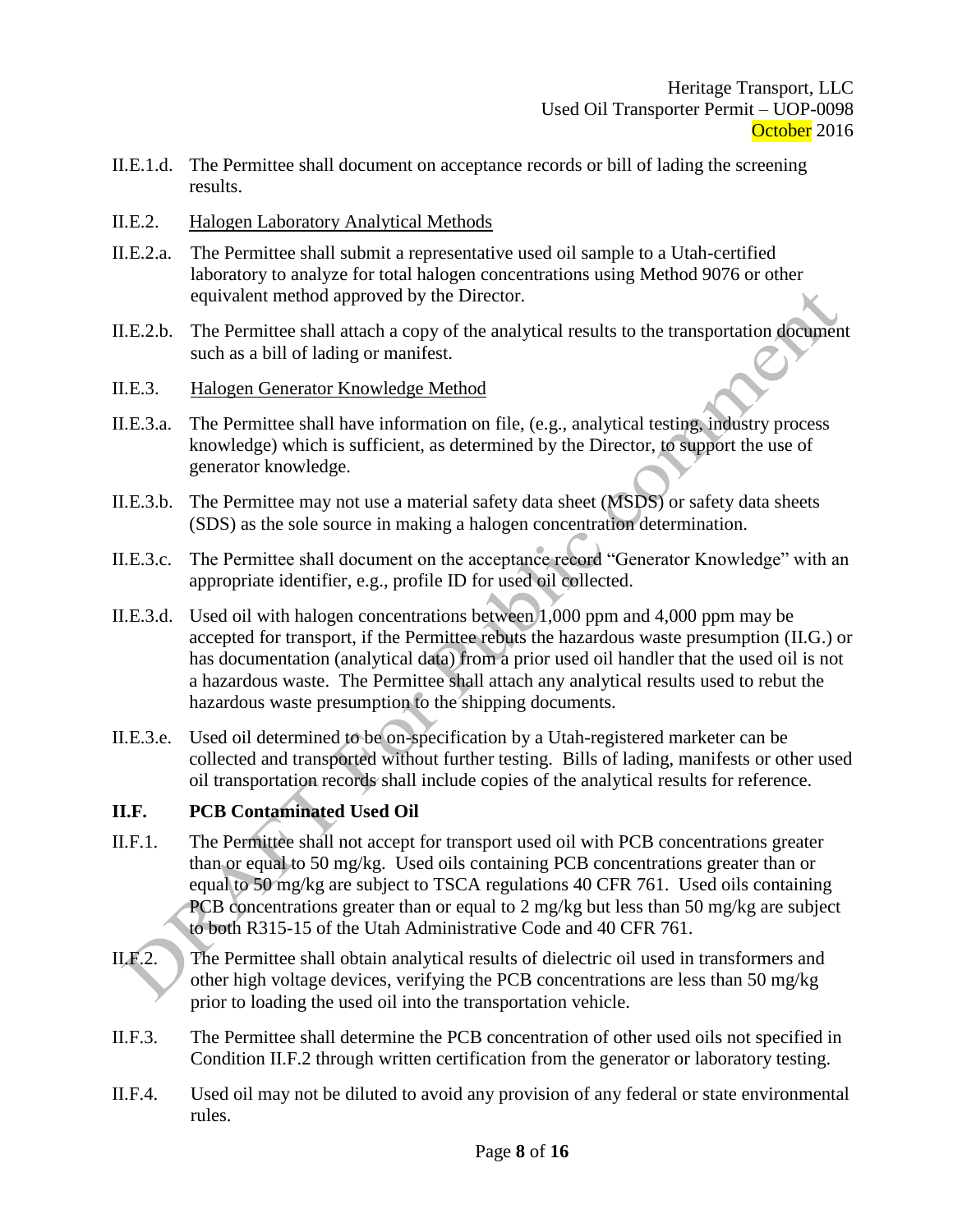- II.F.5. If PCB concentrations greater than or equal to 2 mg/kg have been transported, the Permittee shall assume that all subsequent loads of used oil are contaminated with PCBs and has a quantifiable PCB concentrations of 2 mg/kg or greater unless the equipment has been decontaminated as described in 40 CFR 761 Subpart S.
- II.F.6. Table II.F lists required laboratory PCB sample preparation and analytical methods.

| <b>Table II.F: PCB Sample Preparation and Analytical Methods</b>   |                                                                                                                                                                                                                                                                    |                   |                    |  |
|--------------------------------------------------------------------|--------------------------------------------------------------------------------------------------------------------------------------------------------------------------------------------------------------------------------------------------------------------|-------------------|--------------------|--|
| <b>Methods</b>                                                     | <b>Analytical Methods:</b>                                                                                                                                                                                                                                         | <b>Analytes</b>   |                    |  |
|                                                                    |                                                                                                                                                                                                                                                                    | <b>PCB CAS RN</b> | <b>PCB</b> Aroclor |  |
|                                                                    |                                                                                                                                                                                                                                                                    | 12674-11-2        | $1016*$            |  |
|                                                                    | 8082A<br>$\bullet$<br><b>PCB</b> Analytical Method<br>Analyses of the Aroclors<br>$\bullet$<br>bolded in the last column<br>are mandatory.<br>Choose an additional<br>two Aroclors from the<br>last column for analysis<br>which could be<br>contained in the oil, | 147601-87-4       | 1210               |  |
|                                                                    |                                                                                                                                                                                                                                                                    | 151820-27-8       | 1216               |  |
| <b>Sample Preparation</b><br>Methods: 3580A and<br>3665A (Cleanup) |                                                                                                                                                                                                                                                                    | 11104-28-2        | $1221*$            |  |
|                                                                    |                                                                                                                                                                                                                                                                    | 37234-40-5        | 1231               |  |
|                                                                    |                                                                                                                                                                                                                                                                    | 11141-16-5        | $1232*$            |  |
|                                                                    |                                                                                                                                                                                                                                                                    | 71328-89-7        | 1240               |  |
|                                                                    |                                                                                                                                                                                                                                                                    | 53469-21-9        | $1242*$            |  |
|                                                                    |                                                                                                                                                                                                                                                                    | 12672-29-6        | $1248*$            |  |
|                                                                    |                                                                                                                                                                                                                                                                    | 165245-51-2       | 1250               |  |
|                                                                    |                                                                                                                                                                                                                                                                    | 89577-78-6        | 1252               |  |
|                                                                    | which will make a total<br>of seven Aroclors.                                                                                                                                                                                                                      | 11097-69-1        | $1254*$            |  |
|                                                                    |                                                                                                                                                                                                                                                                    | 11096-82-5        | $1260*$            |  |
|                                                                    |                                                                                                                                                                                                                                                                    | 37324-23-5        | 1262               |  |
|                                                                    |                                                                                                                                                                                                                                                                    | 11100-14-4        | 1268               |  |

**Table II.F: PCB Sample Preparation and Analytical Methods**

### **II.G. Rebuttable Presumption**

II.G.1. Used oil with total halogen concentrations greater than 1,000 parts per million (ppm) is presumed to have been mixed with a hazardous waste and shall be managed as a hazardous waste unless the Permittee successfully rebuts the presumption.

II.G.2. The Permittee may rebut the hazardous waste presumption in accordance with R315-15- 4.5 of the Utah Administrative Code if the Permittee can demonstrate that the used oil does not contain significant concentrations of any of the halogenated hazardous constituents listed in Appendix VIII of EPA CFR 40, Part 261 which includes volatiles, semi-volatiles, PCBs, pesticides, herbicides and dioxin/furans.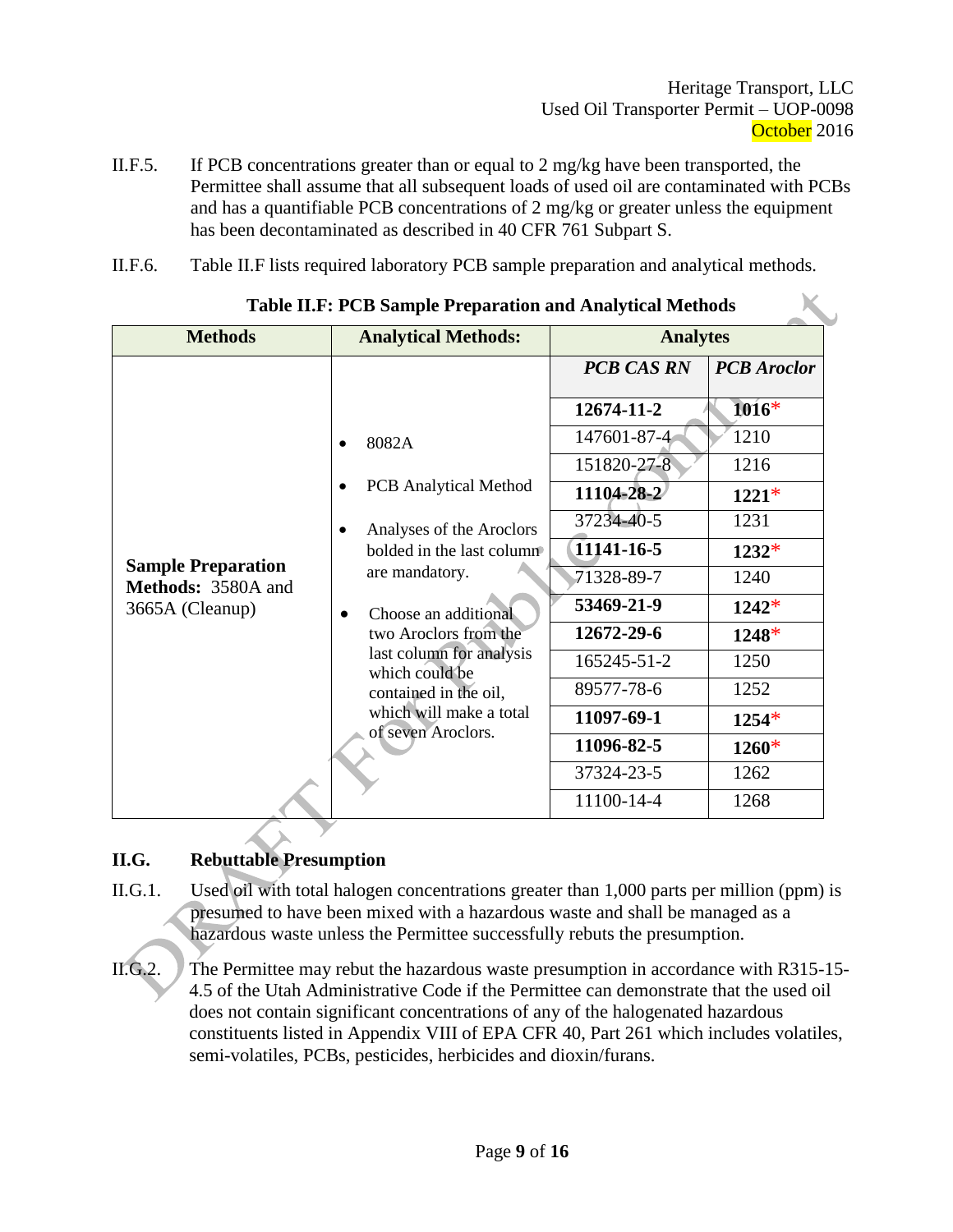- II.G.3. If the additional tests show that used oil has been mixed with a listed hazardous waste identified in R315-261 of the Utah Administrative Code, the mixture is subject to regulation as a hazardous waste regardless of the level of halogenated constituents.
- II.G.4. The rebuttable presumption does not apply to metalworking oils/fluids containing chlorinated paraffins if they are processed through a tolling arrangement as described in R315-15-2.5(c) of the Utah Administrative Code to reclaim metalworking oils/fluids. The rebuttable presumption does apply to metalworking oils/fluids if such oils/fluids are recycled in any other manner or disposed.
- II.G.5. The rebuttable presumption does not apply to used oils contaminated with chlorofluorocarbons (CFCs) removed from refrigeration units if the CFCs are destined for reclamation. The rebuttable presumption does apply to used oils contaminated with CFCs that have been mixed with used oil from sources other than refrigeration units.

### **II.H. Used Oil Training**

- II.H.1. The Permittee shall train handlers of used oil in accordance with R315-15-4 of the Utah Administrative Code and the requirements of this Permit. New employees may not manage or transport used oil without a trained employee present until used oil training is completed.
- II.H.2. The Permittee shall follow a written training program (Attachment 2 Training Plan). Employee training shall include documentation that the following topics were covered: identification of used oil, recordkeeping requirements and facility used oil procedures for handling, transporting, sampling and analysis, emergency response, spill reporting and personal safety.
- II.H.3. Employees collecting and performing field halogen testing shall be trained and demonstrate competence in collecting a representative used oil sample and testing for halogens using a CLOR-D-TECT<sup>®</sup> kit prior to fieldwork.
- II.H.4. The Permittee shall provide, at a minimum, an annual used oil-training refresher course for employees handling used oil. Additional training is required if the Permittee changes used oil handling procedures or this Permit is modified.
- II.H.5. The Permittee shall keep training records for each employee for a minimum of three years. Employees and supervisors shall sign and date training attendance sheets to document class attendance.

### **II.I. Spill Response, Remediation and Reporting**

II.I.1. In accordance with R315-15-9.1(a) of the Utah Administrative Code, the person responsible for the spill shall immediately take appropriate action to minimize the threat to human health and the environment and notify the DEQ Hotline at (801) 536-4123 if the spill is greater than 25 gallons or for smaller spills that pose threat to human health or the environment.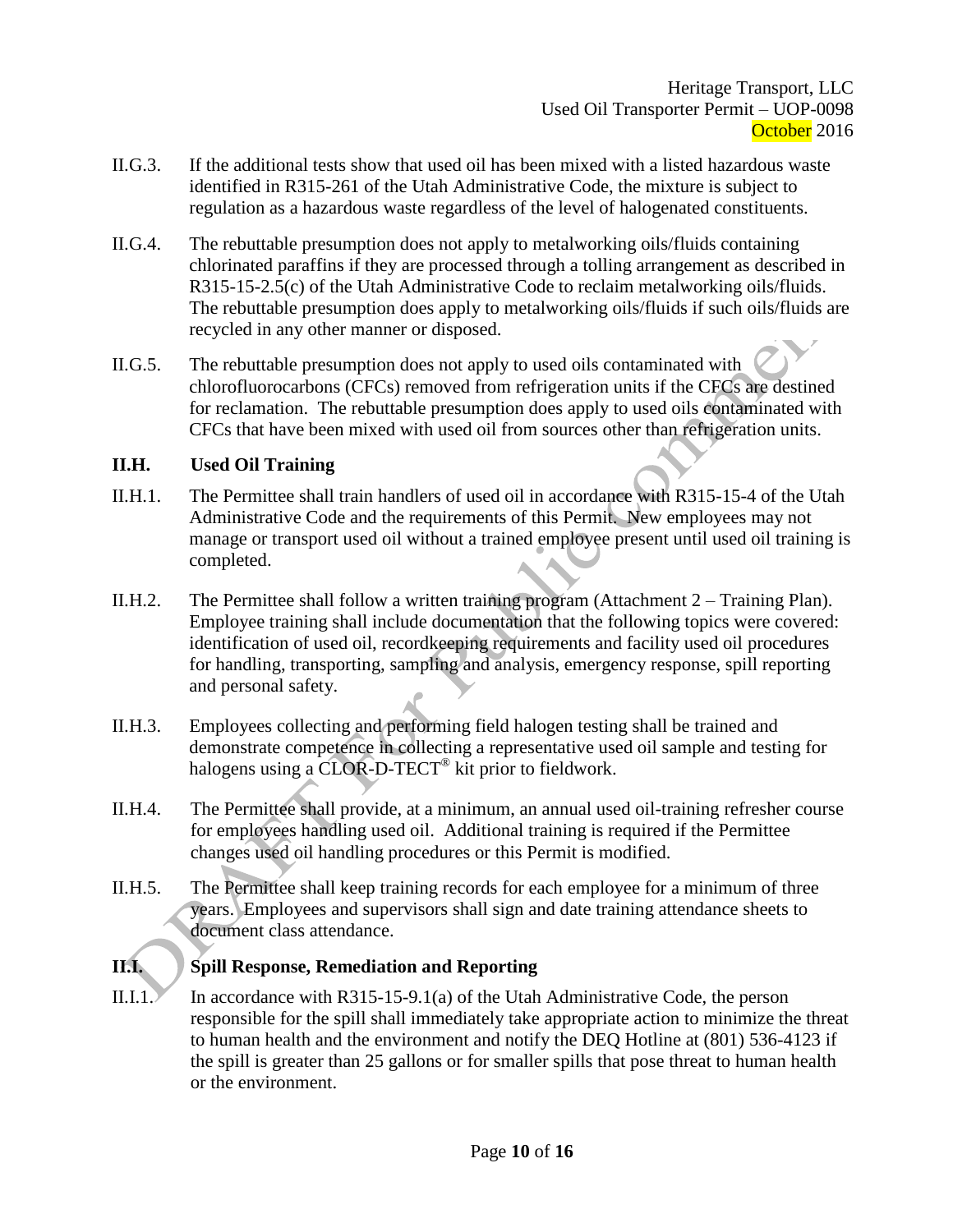- II.I.2. Responders shall take action to prevent spill from spreading by utilizing absorbent, booms, pads, rags, etc. (Attachment 3 – Emergency Controls Spill Plan).
- II.I.3. Once the material is containerized, a waste determination shall be made to determine the material's disposition.
- II.I.4. The Director may require additional cleanup action to protect human health or the environment.
- II.I.5. All costs associated with the cleanup shall be at the expense of the Permittee.
- II.I.6. Vehicle spill kits shall contain, at a minimum, the equipment listed in Table II.I of this Permit and shall be checked daily prior to collection activities.
- II.I.7. The Permittee shall report all relevant information, including the amount of waste generated from cleanup efforts, the characterization of the waste (i.e. hazardous or nonhazardous), final waste determination and disposal records. The report shall also include actions taken by the Permittee to prevent future spills.
- II.I.8. An air, rail, highway or water transporter who has discharged used oil shall give notice, if required by 49 CFR 171.15, to the National Response Center at http://nrc.uscg.mil/nrchp.html, (800) 424-8802. In addition to the notification above, a written report, as required in 49 CFR 171.16, shall be presented to the Director, Office of Hazardous Materials Regulations, Materials Transportation Bureau located in Washington, D.C., 20590.
- II.I.9. In accordance with R315-15-9.4 of the Utah Administrative Code, the Permittee shall submit to the Director a written report within 15 days of any reportable release of used oil.

| <b>Equipment Description</b>                     | Quantity       |
|--------------------------------------------------|----------------|
| Non-Sparking Shovel                              |                |
| <b>Broom</b>                                     |                |
| <b>Buckets</b>                                   | $\overline{2}$ |
| Spill Absorbent Pillows (17" x 21")              | 8              |
| Absorbent Booms (3" x 48")                       | 16             |
| Absorbent Sock $(3" \times 10')$                 | 10             |
| Absorbent Mat Pad (15" x 20")                    | 60             |
| All Purpose Wipers $(11.875" \times 3")$         | 56             |
| <b>Spill Plan with Emergency Contact Numbers</b> |                |
| <b>Blank Spill Report Sheets</b>                 | 5              |
| Disposable Salvage bags                          | 10             |
| First Aid Kit and Fire Extinguisher              | 1 each         |

# **Table II.I: Spill Kit Equipment Requirements**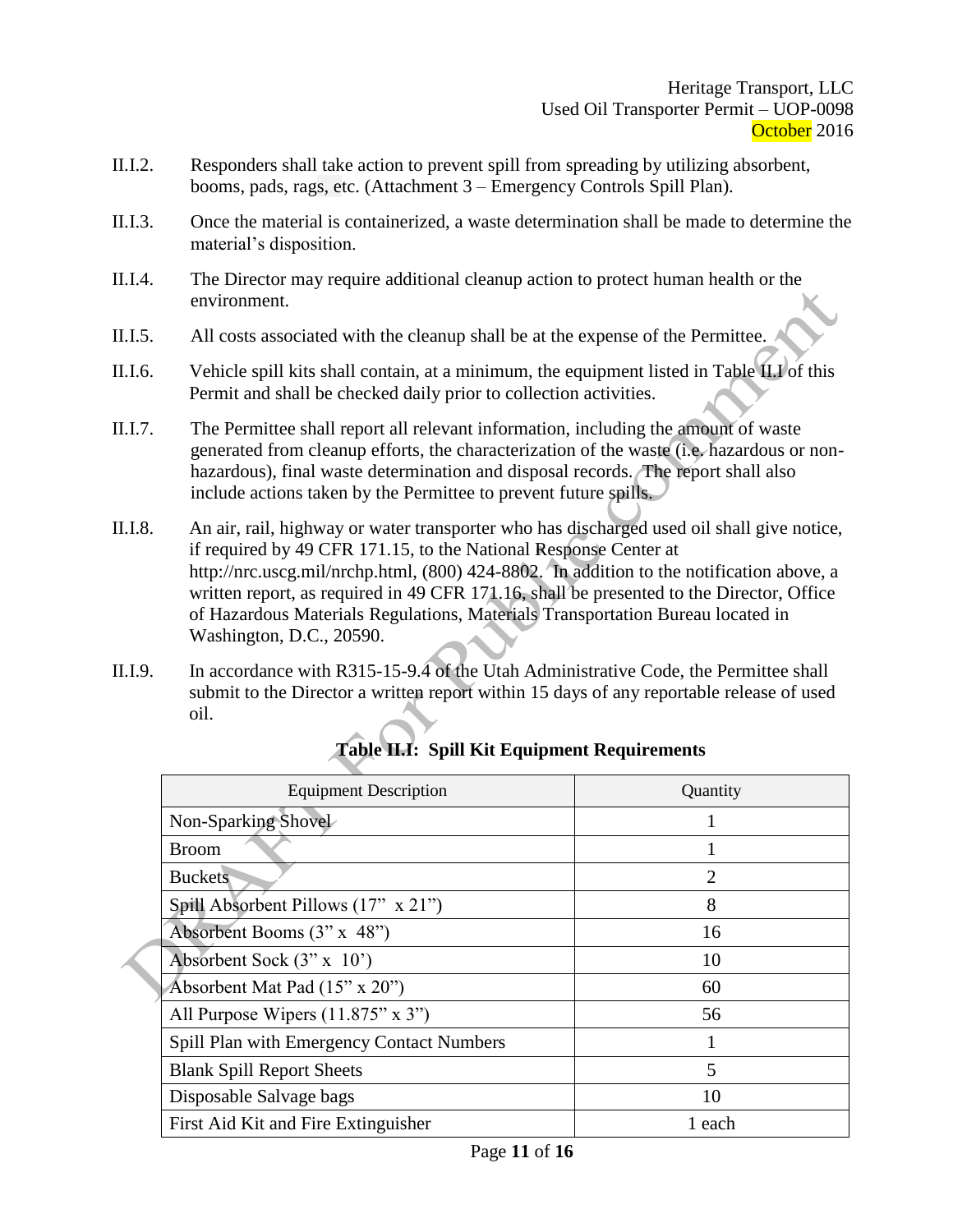Heritage Transport, LLC Used Oil Transporter Permit – UOP-0098 October 2016

### **ATTACHMENT 1**

### **Sample Collection Procedures**

Heritage Transport, LLC employees shall use the sampling procedures below to collect a representative sample from customers' tanks and containers when screening used oil for halogen content prior to collection.

### **Procedure 1: Containers - 375 gallons or less**

**Sampling Equipment:** Oil thief sampler 175 ml, 39 inch, sample jar.

### **Step 1**

Take oil thief sampler and dip into drum or tote make sure the tube fills up a good cross section before covering top hole with finger

# **Step 2**

Open sample jar and dispense entire contents from drum thief into sample jar

# **Step 3**

Screen sample using CLOR-D-TECT<sup>®,</sup>, HYDROCLOR- $Q^@$  halogen test kit or prepare sample to send to a Utah certified laboratory.

### **Step 4**

Empty the sample in the bucket back into the used oil container/tank.

# **Procedure 2: Tankers/Pumper Trucks and Tanks/Containers ≥ 375 gallons**

**Sampling Equipment:** Dip tube sampler (Polypropylene/ plastic type tube) sampler.

# **Step 1**

Lower the sampling tube slowly into the liquid waste at a rate that allows the liquid level inside and outside the tube to equalize. Manways located at the top of the Tanker/Pump trucks will be used to collect samples.

# **Step 2**

Slowly withdraw Dip tube from the liquid. Either wipe the exterior of the sampler tube with a disposable cloth or allow excess liquid to drain back into the used oil container/tank.

# **Step 3**

Discharge the sample by placing the lower end of the Dip tube into a sampling bucket.

# **Step 4**

Screen sample using CLOR-D-TECT<sup>®</sup>, HYDROCLOR- $Q^@$  halogen test kit or prepare sample to send to a Utah certified laboratory.

# **Step 5**

Empty the sample in the bucket back into the used oil container/tank.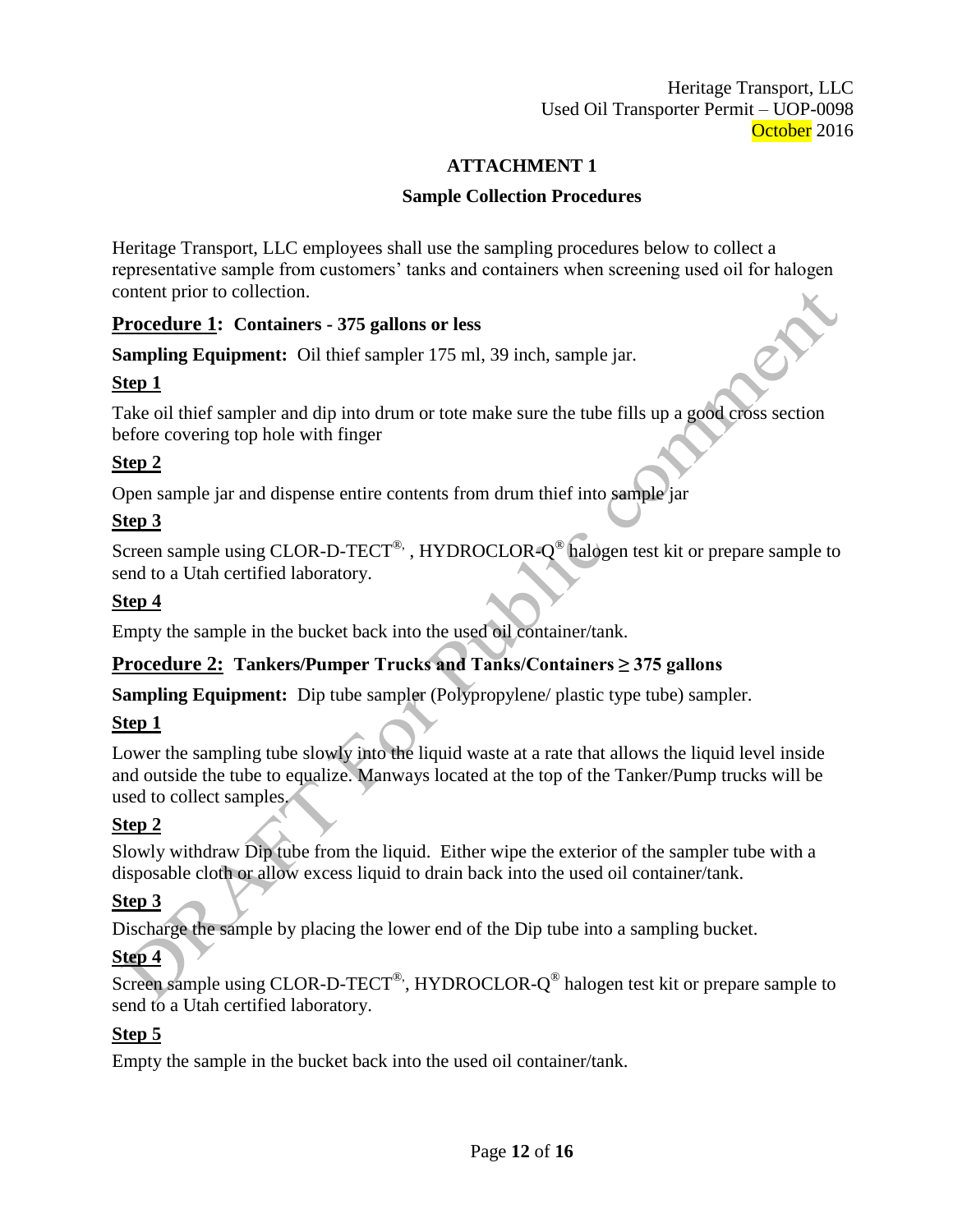Heritage Transport, LLC Used Oil Transporter Permit – UOP-0098 October 2016

### **ATTACHMENT 2**

### **Training Plan**

#### **General Training**

- 1.0. Employees will be trained on general used oil management procedures, sample collection procedures, halogen screening and laboratory analytical methods, rebuttable presumption testing, the appropriate use of "generator knowledge" when determining the halogen content, proper waste disposal, and the facility's Emergency Control Spill Plan.
- 2.0. New employees will be trained within 30 days of employment. Untrained employees will not be allowed to conduct used oil activities or transportation operations without the presence of a trained employee until training is completed.
- 3.0. Utah-specific used oil training will be conducted on an annual basis to all employees involved in used oil handling in Utah. The training will be provided during scheduled company safety/training meetings, or as appropriate. Refresher training will include identification of used oil and analysis requirements for used oil transportation in Utah, the "Emergency Controls/Spill Plan," spill reporting, and personal safety and protection.
- 4.0. The facility's health and safety manager or operations manager will maintain a written description of training activities and generate a training record for each employee to document employee training. Records of this training (date, employee name & signature, and items covered) will be kept and made available for inspection for three years, and a master copy will be kept in the company training file (Table 1).

| $\circ$     |             |                  |                 |
|-------------|-------------|------------------|-----------------|
| <b>Date</b> | <b>Name</b> | <b>Signature</b> | <b>Comments</b> |
|             |             |                  |                 |
|             |             |                  |                 |

### **Table 1: Used Oil Training Record**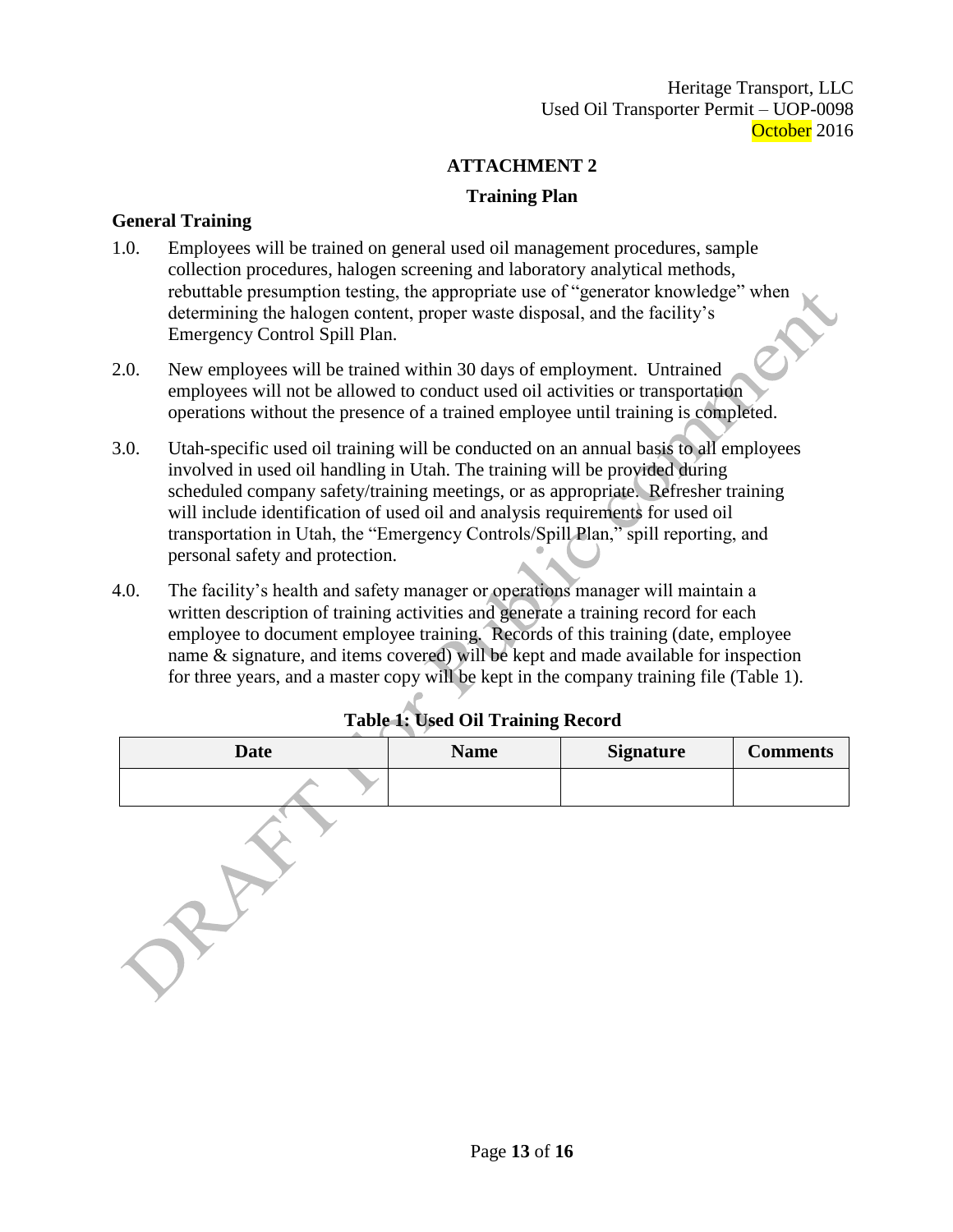Heritage Transport, LLC Used Oil Transporter Permit – UOP-0098 October 2016

### **ATTACHMENT 3**

### **EMERGENCY CONTROLS—SPILL PLAN**

- **1.0.** General Procedures
- 1.1. Heritage Transport, LLC shall immediately cleanup any spills which occur during the transportation and loading/unloading of used oil.
- 1.2. Drivers shall maintain the integrity of the scene while ensuring the safety of bystanders and themselves. If bystanders or the driver is at risk then call 911 when warranted to summon emergency personnel to the scene.
- 1.3. The driver shall take action to prevent the spilled material from spreading by utilizing absorbent, dirt, booms, pads, rags, etc. The driver should prevent used oil from entering any adjacent storm water drain or sewer drain system.
- 1.5. In the event that more resources are required, contact your supervisor to dispatch a spill response team to help facilitate the mitigation and/or remediation of the spill.
- 1.6. Used Oil spills exceeding 25 gallons, or that pose a risk to human health and the environment, shall be reported to Heritage Transport, LLC management and to the Utah Department of Environmental Quality immediately after containment of the spill.
- 1.7. Heritage Transport, LLC, driver's shall submit a completed spill report to a supervisor at or before the end of the driver's shift. The report must follow the reporting requirements of R315-15 and Heritage Transporter Permit and include:
	- Name, phone number, and address of person responsible for the release
	- Name, title, and phone number of person reporting
	- Time and date of release
	- Location of the release (specific as possible)
	- Description contained on the manifest and the amount of material released
	- Cause of release
	- Possible hazards to human health or the environment and emergency action taken to minimize the threat (including the extent of injuries, if any)

Complete Spill Report and Incident Report and email to Corporate Environmental Compliance.

- 1.8. Heritage Transport, LLC employees shall report any spills to management, regardless of the volume. Employees are exempted from reporting de minimis drips to management that are immediately cleaned up responsible employee.
- 1.9. Used oil transport vehicles shall maintain absorbents and equipment to contain a leaking containers and spills. The Permittee's used oil transport vehicles shall be equipped, at a minimum, with in the equipment listed in Table 1.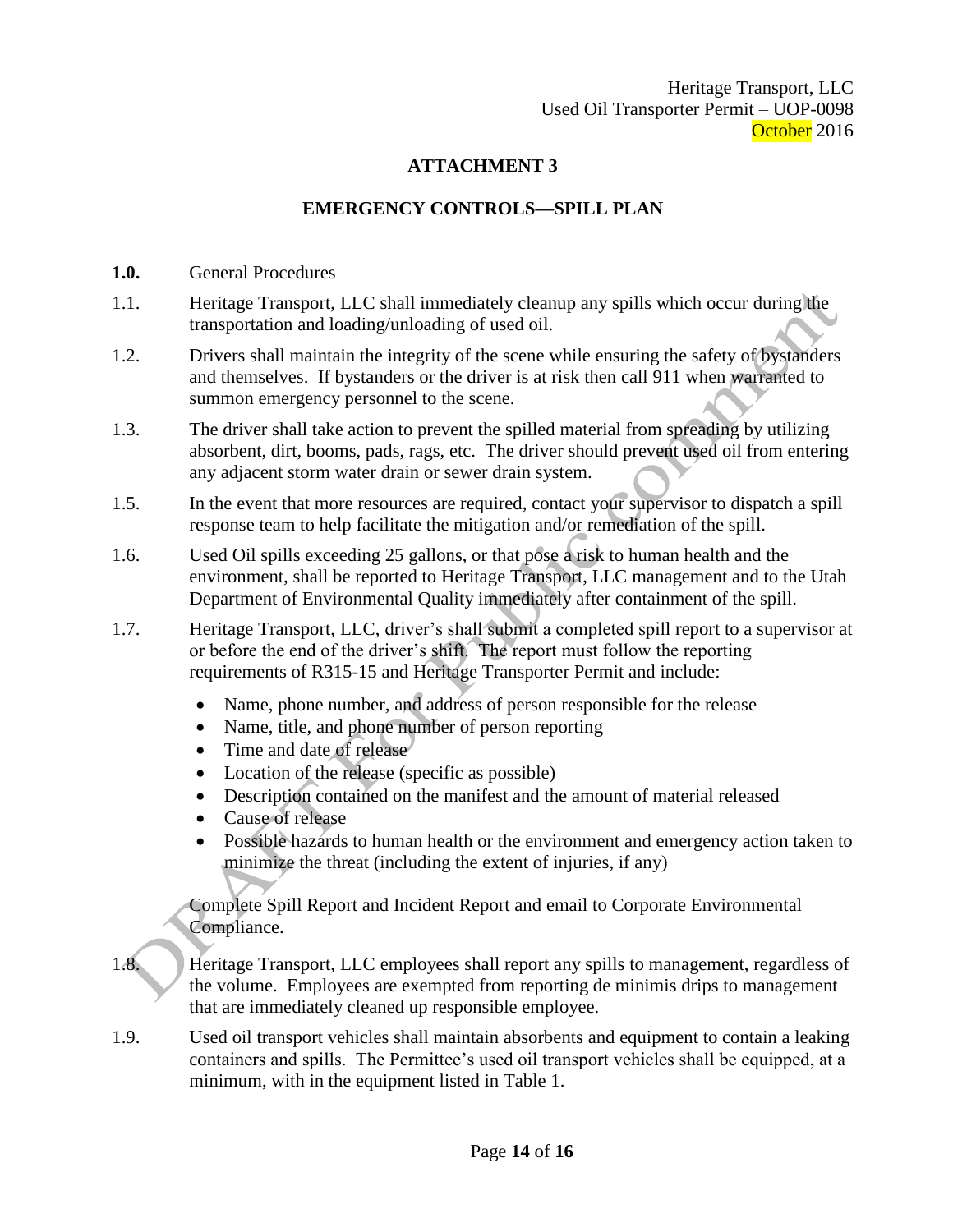| <b>Equipment Description</b>                     | Quantity |
|--------------------------------------------------|----------|
| Shovel                                           |          |
| <b>Broom</b>                                     |          |
| <b>Buckets</b>                                   | 2        |
| Spill Absorbent Pillows                          | 8        |
| Absorbent Booms (3' x 48")                       | 16       |
| Absorbent Socks $(3" \times 10")$                | 10       |
| Absorbent Mat Pads (15' x 20")                   | 60       |
| All Purpose Wipers $(11.875" \times 3")$         | 56       |
| <b>Spill Plan with Emergency Contact Numbers</b> |          |
| <b>Blank Spill Report Sheets</b>                 | 5        |
| Disposable Salvage Bags                          | 10       |
| First Aid Kit and Fire Extinguisher              | 1 each   |

### Table 1: Spill Equipment List for Vehicles

### 1.10. Reporting Highway and Railcar Spills

If a spill occurs on a highway or railway employees should immediately stop the release if possible, secure the scene and contain the spill. Immediately notify [Facility Name] management, emergency contacts in Table 3 below. If there are, injuries to personnel/public or the spill will require additional emergency responders to contain then all 911 to request help. The discharge notification form is included in this spill plan shall be completed immediately by the operator after containment of the used oil, notification to emergency responders (if applicable) and Heritage Transport, LLC management.

Table: 2: Emergency Contacts List (Company Personnel)

|  | <b>Contact Person</b> | Title                    | <b>Contact Information</b> |
|--|-----------------------|--------------------------|----------------------------|
|  | Matt Wise             | Director, DOT Compliance | Mobile: (317) 441-9967     |
|  | Mary Hygh             | Compliance               | Office: (317) 381-6844     |
|  | Dean DeSantis         | President                | Mobile: (480) 323-5392     |